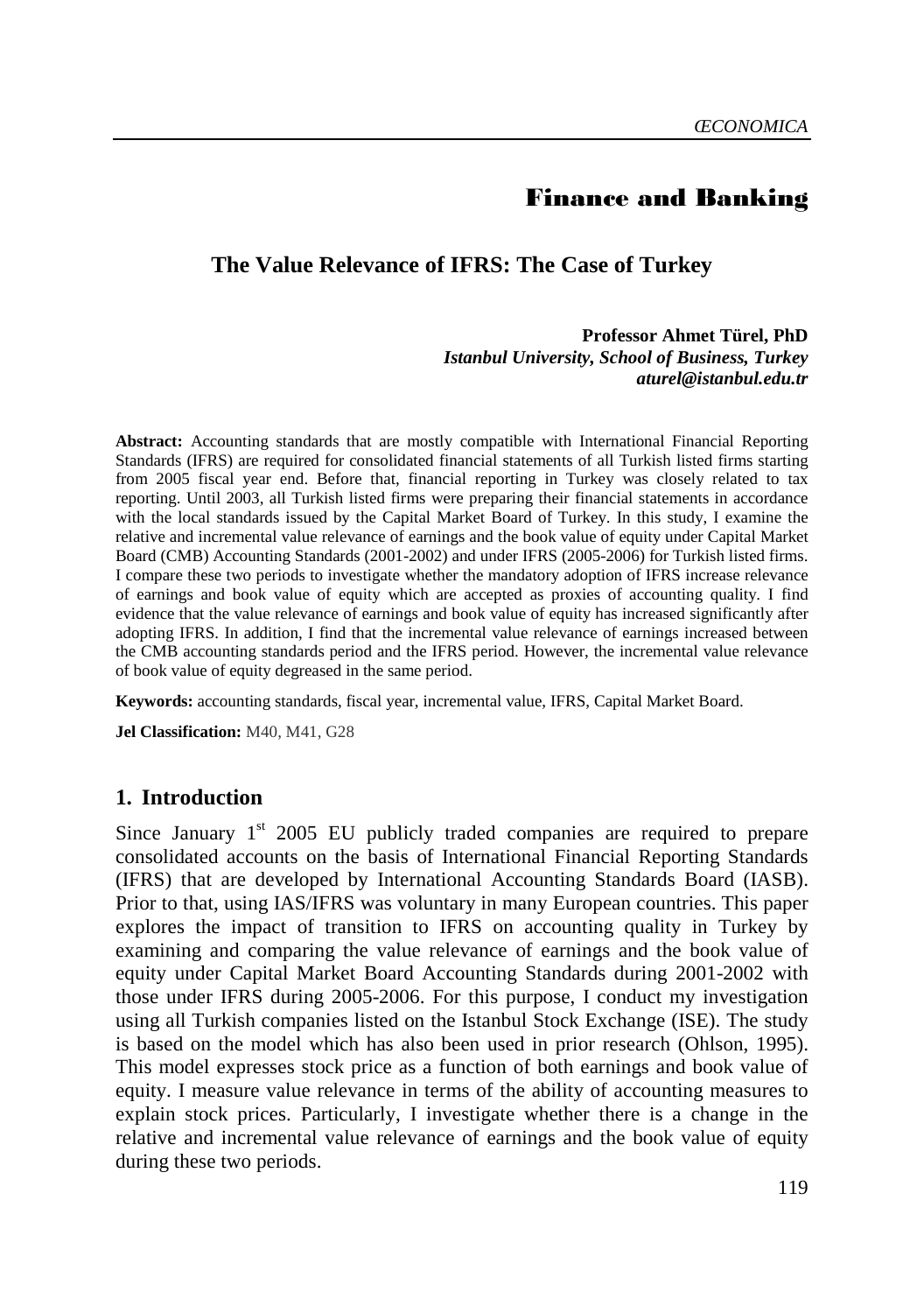I limit my investigation to Turkish companies to control for institutional and political factors such as legal system, taxation, providers of finance, and inflation which affect companies' reporting and stock market participants' investing behaviors. The other reason for choosing Turkey as the focus of this study is that relatively little is known about its accounting practices although it has an attempt to become a full member of the European Union (EU).

The Turkish economy has been an emerging one during the last decades. So has been the Turkish Capital Market. Total number of companies listed in the ISE was 304 and the shares of the foreign or international investors represented 66, 3% as of 2005. As well, there had been hyper-inflationary environments since the early 1970s. For some years, the annual inflation rate had been more than 100% (Pekdemir & Turel). Having high inflation for over 30 years, the financial statements in Turkey have been considered useless tools in decision-making. The companies tried to benefit from the incentives in the Turkish Tax Regulation (i.e. LIFO, accelerated depreciation) to negate the effects of inflation till the year 2003. In recent years, this problem seems to be solved with the legislations about the mandatory application of inflation accounting and subsequently full IFRSs (Yılmaz & Sarıoglu, 2005). Moreover, foreign exchange rates have been stabilized, interest and inflation rates have declined to reasonable levels since 2003. Therefore, I think that Turkey offers an interesting setting because of its distinctive economic context.

The aim of the accounting regulations in Turkey was to protect the interests of the Treasury. Therefore, accounting practices for most companies in Turkey has been strongly influenced by the need to produce information to tax authorities (Cooke  $\&$ Curuk, 1996). Besides this, there have been significant changes in accounting rules in Turkey. In an attempt to become a member of the EU, publicly traded companies in Turkey have been presenting their financial reports under IFRS since 2005. Without mentioning the level of compliance, a study reported that Turkey has been among the countries where the IFRSs have been entirely implemented since 2005 (Barth, 2007). This research is mainly motivated by the major revisions to Turkish accounting rules that have been following the development of new and revised IASs and IFRSs. Many of these revisions and new standards reflect IASB's preference for fair value measurement of assets and liabilities (King, 2006). Taking into consideration the developments in the accounting practices in Turkey, I predict that these changes are likely to affect the value relevance of earnings and book value of equity.

The remainder of this paper is organized as follows. In section 2, a short overview of the development of International Financial Reporting Standards in Turkey is given. In section 3, prior research on the value relevance of earnings and book value is briefly discussed. In section 4, the research design and the sample is described. Section 5 presents the results while section 6 concludes.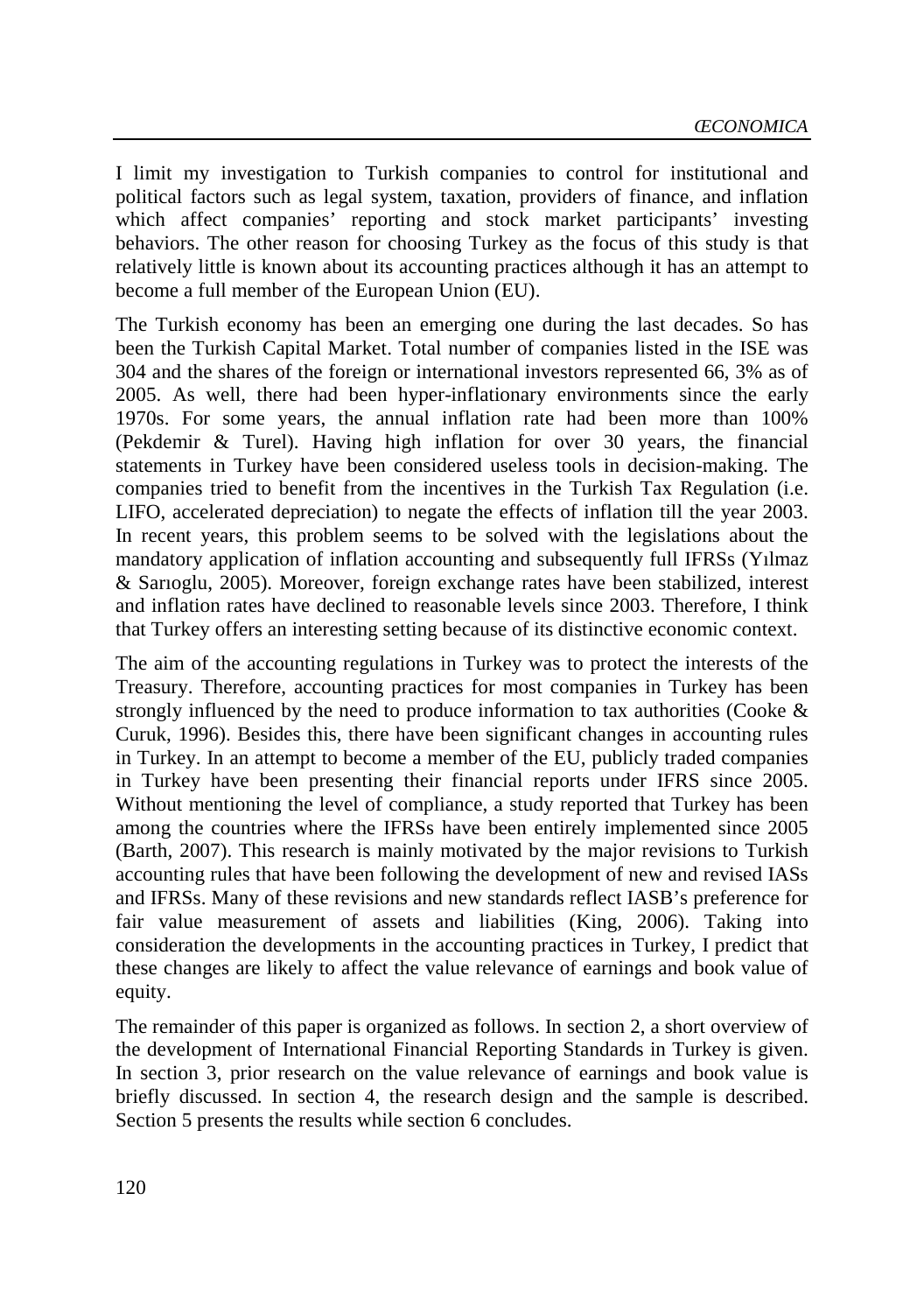# **2. The Development of International Financial Reporting Standards in Turkey**

The development of IFRS in Turkey has a long story. The most influential institutions affecting the development of International Financial Reporting Standards in Turkey can be cited as (1) The Expert Accountants' Association of Turkey (TMUD) (2) Capital Markets Board of Turkey (CMB) (3) Turkish Accounting and Auditing Standards Board (TMUDESK) (4) The Banking Regulation and Supervising Agency (BDDK) (5) Turkish Accounting Standards Board (TMSK).

 The first attempt was made by the TMUD that was established in 1942. Following the establishment of International Federation of Accountants (IFAC) in 1977 (of which TMUD was a founding member) the TMUD translated all IASs and presented them to TMUD members. Since the TMUD had not been a powerful organization the implementation of International Accounting Standards Committee (IASC) standards was not very effective (Yılmaz & Selvi, 2004).

The forceful implementation of accounting standards came with the establishment of CMB that was empowered by the Capital Markets Law (CML), which was enacted in 1981. CMB was based on the Securities and Exchange Commission in the US and has extensive powers including specifying accounting standards for companies. The listed companies in the Istanbul Stock Exchange (ISE) have started to use accounting and reporting standards that were set by the Board. In 2001, the Board issued a communiqué on inflation accounting and a revised communiqué on consolidation of financial statements. The first financial statements prepared using these communiqués were published as of December 31, 2003. These regulations were fully compatible with the related IASs. Moreover, the Board issued a broad set of financial reporting standards that are mostly compatible with IASs and IFRSs in 2003. These standards became effective for listed companies from the beginning of 2005.

Another attempt was made by the TMUDESK which was established in 1994. The members of this board were appointed by Union of Chambers of Certified Accountants of Turkey (TURMOB) and the representatives of the related institutions. From 1994 to 2001, TMUDESK has published 19 Turkish Accounting Standards which were in conformity with the IASs. However, these standards could not be applied by companies due to lack of sanction.

BDDK which was established in 2000 after the banking crisis in Turkey, was another regulatory body that set accounting standards for banks and financial institutions. The standards issued by BDDK in 2002 were compatible with IASs and IFRSs.

TMSK was established in 2002 by a legal regulation. This new Board has legal power for setting Turkish Accounting Standards and sanction for all companies in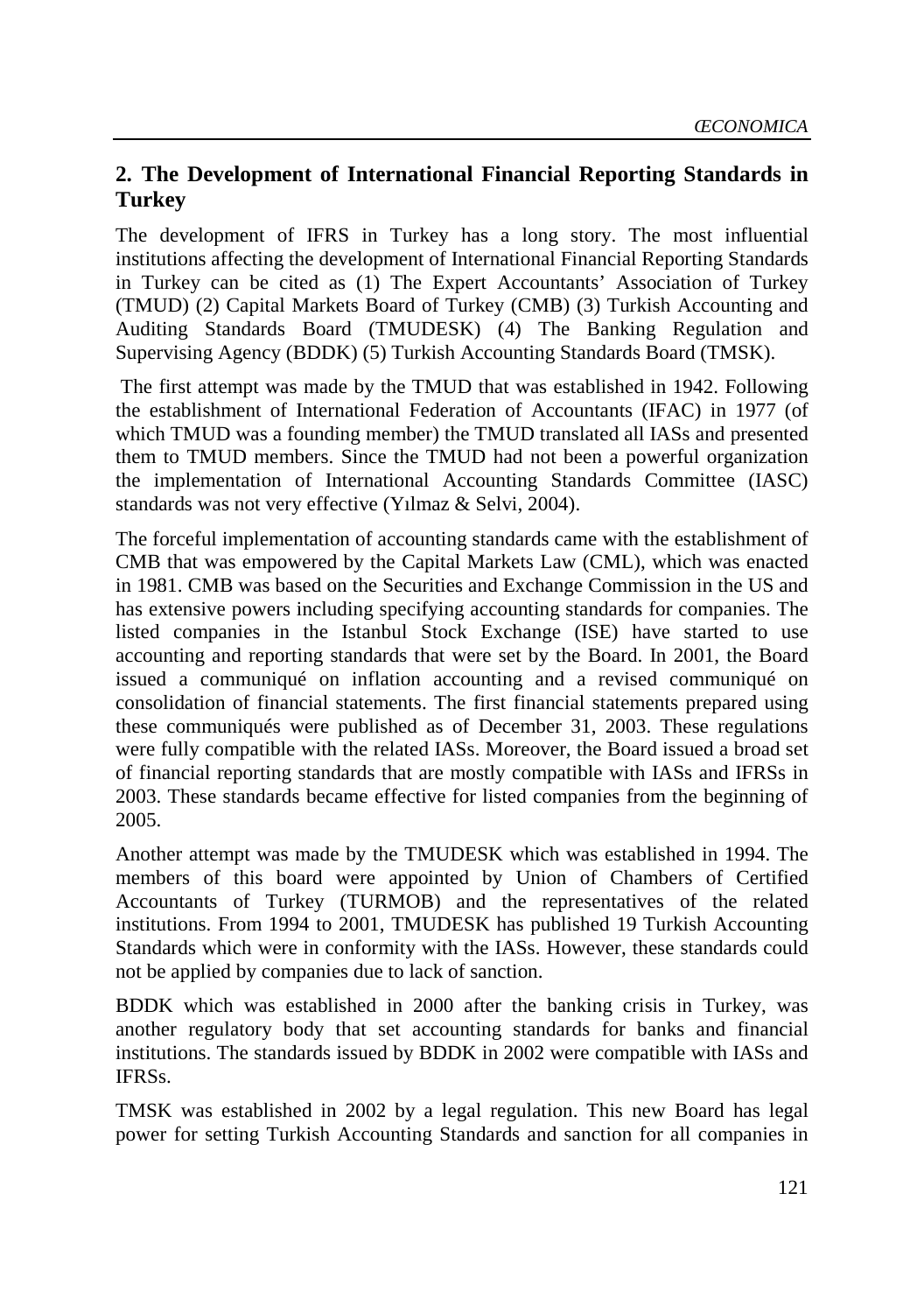Turkey. The Board has been publishing accounting standards which are fully compatible with IASs and IFRSs.

All of the accounting standards published by these different regulators were similar in nature. However, a harmonization of accounting standards was needed within the country. For this purpose, BDDK abolished its accounting standards by issuing a regulation in 2006. BDDK decided that banks and financial institutions will use accounting standards published by the TMSK. In addition to that, CMB of Turkey abolished its accounting standards by issuing a communiqué in 2008. The communiqué requires listed companies in the ISE to prepare their financial statements compatible with IFRSs adopted by the European Union. The communiqué specifies that companies can use accounting standards published by the TMSK which are compatible with the IFRSs adopted by the European Union. Currently, TMSK became the only organization that published accounting standards which are fully compatible with IASs and IFRSs. Moreover, the draft of Turkish Commerce Law requires not only public companies, but all companies' to prepare their financial statements in accordance with the Turkish Accounting Standards that are compatible with International Financial Reporting Standards (IFRS).

# **3. Prior Research**

A large number of studies compare the accounting quality of IFRS versus national GAAPs after mandatory IFRS adoption. Paananen et al. (2005) found that the accounting quality increases in Sweden after the adoption of IFRS as the association of book values and share prices increases significantly after the switch. In addition, they find an increase in the incremental value relevance of both measures.

Bellas et al. (2007) examine the value relevance of the 2004 book values on 2004 market values and compares the value relevance of the restated 2004 IFRS figures again on the 2004 market values. They find book value of equity to be more value relevant under IFRS for Greek companies. However, they could not reach the same result for profit after tax.

Jermakowicz et al. (2007) examine the association between book values of earnings and equity with market values for DAX-30 companies during the period 1995-2004 to assess whether adopting IFRS or US GAAP or cross-listing on the NYSE improves or worsens the association between book values of earnings and stock prices. The results confirm that adopting IFRS or US GAAP or cross-listing on the NYSE significantly increased the value relevance of earnings relative to market prices.

A study conducted by the Callao et al. (2007) partly focuses on the effects of the new standards on the value relevance of financial reporting in Spain. They find that there has been no improvement in the relevance of financial reporting to local stock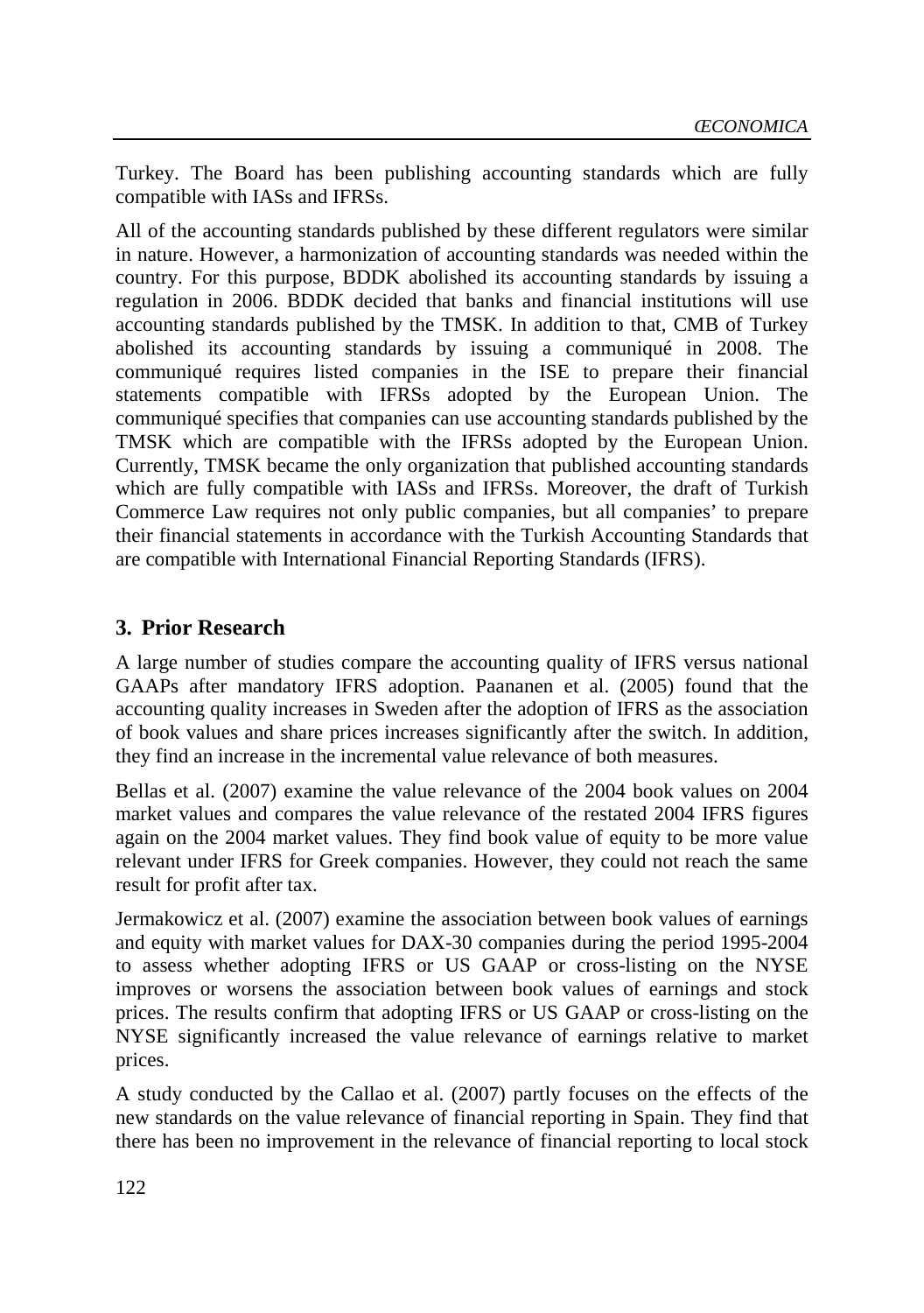market operators because the gap between book and market values is wider when IFRS are applied.

Morais & Curto (2007) investigate whether adopting IASB standards is associated with higher value relevance for Portuguese listed firms. They find that the value relevance of accounting information decreases with the adoption of IASB standards.

Finally, Gjerde et al. (2008) examine the firms listed on the Oslo Stock Exchange in Norway. They test whether the IFRS accounting figures correlate more strongly with stock market values than the corresponding Norwegian Generally Accepted Accounting Principles figures. They find little evidence of increased value-relevance after adopting IFRS when comparing and evaluating the two regimes unconditionally.

### **4. Hypothesis and Research Design**

As it is stated earlier, Turkey had a hyper-inflationary environment for over 30 years. Because of that fact, financial statements in Turkey had been considered useless tools in decision-making. However, this problem seems to be solved with the mandatory application of inflation accounting and accounting standards enforced to listed companies by the CMB of Turkey. These standards are mostly compatible with IASs and IFRSs. The first financial statements prepared using inflation accounting was published as of December 31, 2003 and the accounting standards enforced by the CMB became effective for listed companies from the beginning of 2005. The application of inflation adjustment was a turning point for the financial statements of listed companies in Turkey (Arsoy & Gücenme, 2009). Therefore I regard the period 2003-2004 as a transition period and excluded from the study. I compare the value relevance of earnings and the book value of equity under CMB accounting Standards during 2001-2002 with those under IFRS during 2005-2006.

 It is expected that the change from CMB accounting standards to IFRS should increase the accounting quality in Turkey, defined as the relationship between accounting measures and market values. Accordingly, my research hypothesis is stated as follows;

*(H1): The Value relevance of accounting measures increases after the switch from CMB accounting standards to IFRS.* 

My test of relative value relevance is based on a valuation framework provided by Ohlson (1995) where a firm's share price is a function of both earnings and book value of equity.

$$
P_{it} = \beta_o + \beta_1 E_{it} + \beta_2 BVE_{it} + \epsilon_{it}
$$

Where  $P_{it}$  is the market value of the company at the end of the fiscal year end in year t of company I, and  $E_{it}$  and  $BVE_{it}$  are earnings, and book value of stockholders'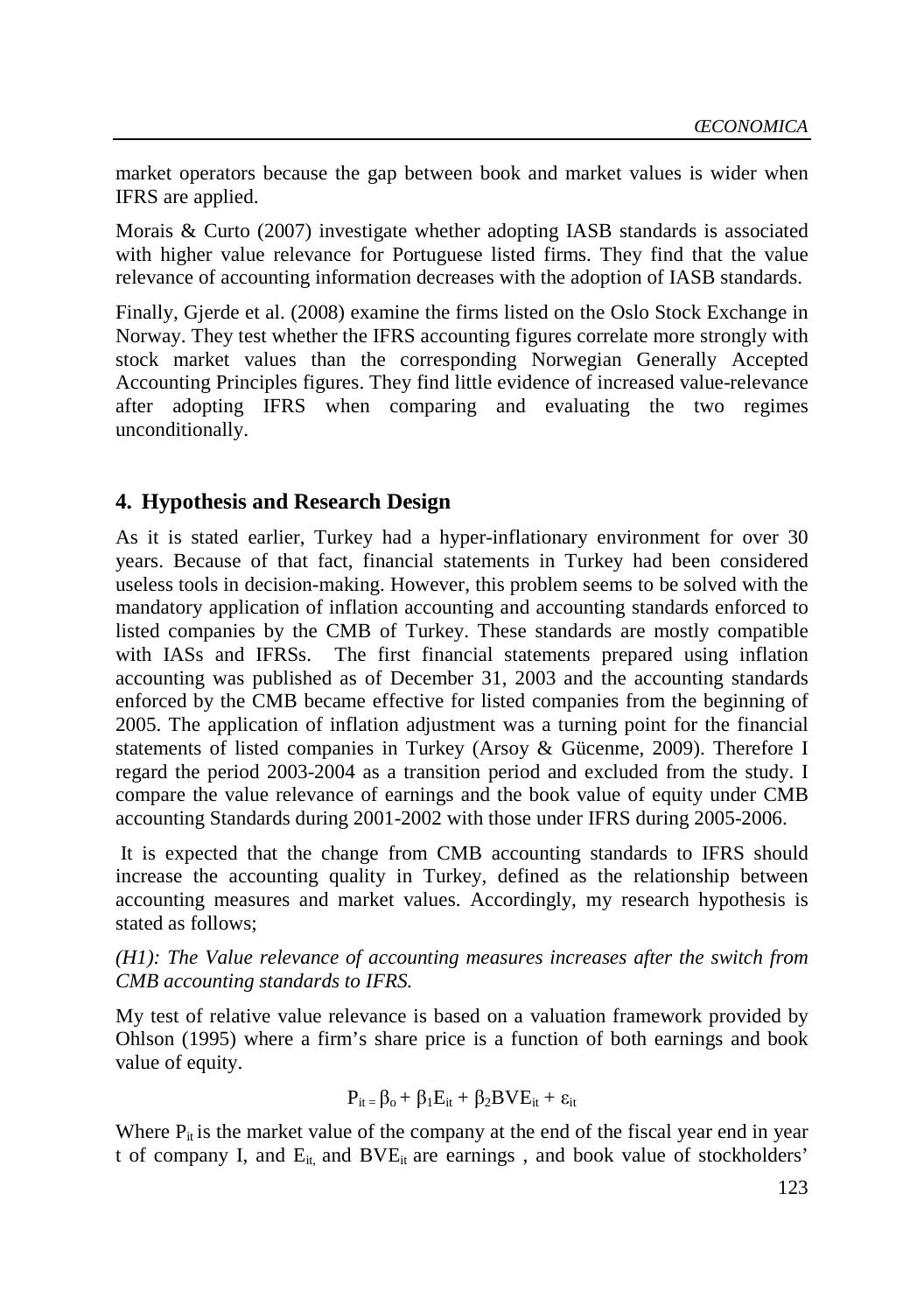equity three months before fiscal year end in year t, respectively, and  $\varepsilon_{it}$  is the other value relevant information of company i in year t. The regression model's  $R^2$ indicates the strength of the association between the respective accounting variables(s) and stock price.

To examine the incremental explanatory power that earnings and equity book values have for stock prices, I follow the approach adopted in Collins et al. (1997) and used by Lin& Paananen (2008). I estimate the following three equations over the CMB accounting standards period and the IFRS mandatory period.

| $P_{it} = \beta_o + \beta_1 E_{it} + \beta_2 BVE_{it} + \varepsilon_{it}$ | (1) |
|---------------------------------------------------------------------------|-----|
| $P_{it} = \beta_o + \beta_1 E_{it} + \varepsilon_{it}$                    | (2) |
| $P_{it} = \beta_o + \beta_2 BVE_{it} + \varepsilon_{it}$                  | (3) |

The relative explanatory power of earnings is defined as model  $(1)$  – model  $(3)$ , and the relative explanatory power of book value of equity is defined as model  $(1)$  – model (2). These tests are outlined in Table 1.

**Table 1: Comparison of models to test the incremental value relevance for earnings and book value of equity** 

|                                     | $\mathrm{CMB}_{\mathrm{STANDARDS}}$ | <b>IFRSMANDATORY</b>        |
|-------------------------------------|-------------------------------------|-----------------------------|
|                                     | $(2001 - 2002)$                     | $(2005 - 2006)$             |
| Book value of $R_{E+BVE}^2 - R_E^2$ |                                     | $R_{E+BVE}^2$ - $R_{E}^2$   |
| equity                              |                                     |                             |
| Earnings                            | $R_{E+BVE} - R_{BVE}$               | $R_{E+BVE}^2$ - $R_{BVE}^2$ |

### **5. Sample Selection**

The population consists of all listed companies that are traded in ISE in the years 2001-2002 and 2005-2006. Financial institutions such as banks, insurance companies, and investment trusts had their own specific accounting regulations imposed by the Banking Regulation and Supervising Agency in the experiment periods (2001-2002) and (2005-2006). Therefore, they are extracted from the sample. The sample selection process yields a CMB Accounting Standards sample of 382 firm-year observations for 198 companies and an IFRS sample of 406 firmyear observations for 208 companies. Table 2 outlines my sample selection procedures.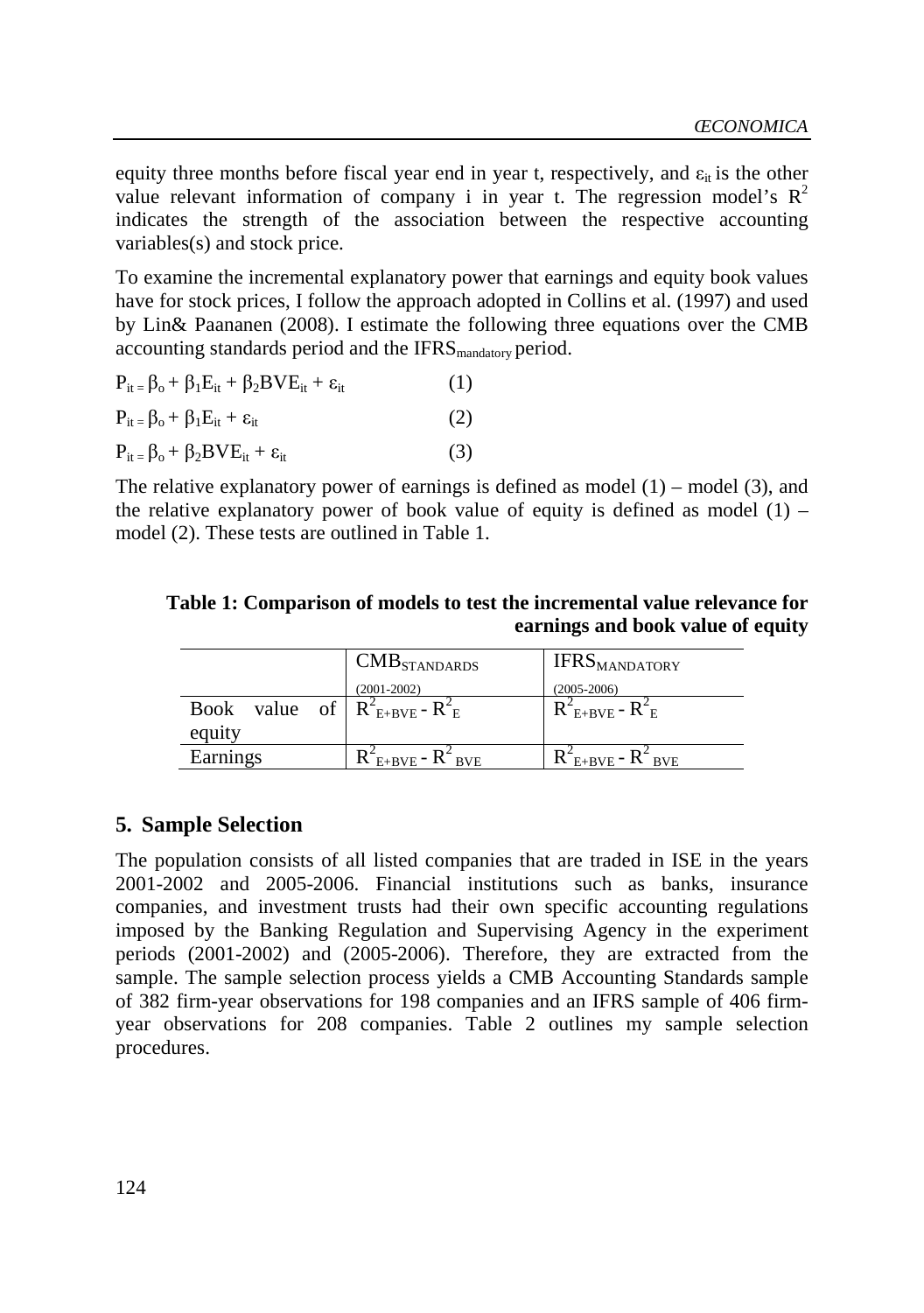|                               | <b>CMB</b> Accounting<br><b>Standards</b><br>$(2001 - 2002)$ |            |                          | <b>IFRS</b><br>$(2005 - 2006)$ |
|-------------------------------|--------------------------------------------------------------|------------|--------------------------|--------------------------------|
|                               | <b>Firms</b>                                                 | Firm Years | Firms                    | Firm Years                     |
| ISE data base                 | 284                                                          | 543        | 298                      | 580                            |
| <b>Financial Institutions</b> | -84                                                          | $-159$     | 90                       | 174                            |
| Excluded observations         | $-2$                                                         | $-2$       | $\overline{\phantom{0}}$ |                                |
| due to missing data           |                                                              |            |                          |                                |
| Total sample                  | 198                                                          | 382        | 208                      | 406                            |

#### **Table 2: Sample Selection Process**

## **6. Results**

I measure value relevance in terms of the ability of accounting measures to explain stock prices. The  $R^2$  from the estimated regressions measures value relevance. As shown in Table 3, my primary test of the relative value relevance of earnings and book value of equity for Turkish companies reporting under CMB accounting standards and IFRS supports my prediction and shows that value relevance of has increased significantly over time. The overall  $\mathbb{R}^2$  of the regression model for each of the time period examined was 0,27 in the CMB accounting standards period, and 0,84 in the IFRS period. In addition, both the magnitude of the earnings and book value of equity coefficients are significant. I find that the magnitude of earnings coefficient has changed its direction from negative to positive and increased significantly. However, the magnitude of the book value of equity coefficient has degreased. This could be interpreted as a switch to IFRS brings a greater reliance on earnings as opposed to book value of equity.

I also examine whether the incremental value relevance of earnings and book value of equity have changed over the time periods. Table 4 shows that the incremental value relevance of earnings increased between the CMB accounting standards period and the IFRS period. However, the incremental value relevance of book value of equity degreased in the same period. Both the increase in the incremental value relevance of earnings and the decrease in book value of equity are statistically significant. I interpret the increase in the incremental value relevance of earnings between the CMB accounting standards period and the IFRS period as an effect of changes mainly related to investor behaviour that rely more on IFRS performance figures. We expect an increase in the incremental value relevance of BVE between the CMB accounting standards period and the IFRS period related to changes in IAS 16 Property, plant & equipment, IAS 38 intangible assets, IAS 19 employee benefits, IAS 39 financial instruments, IAS 40 investment property, IAS 41 agriculture, IFRS 2 share based payments, IFRS 3 business combinations and IFRS 4 insurance contracts, all of which are fair value oriented. However, we could not find any statistical evidence that confirms our prediction.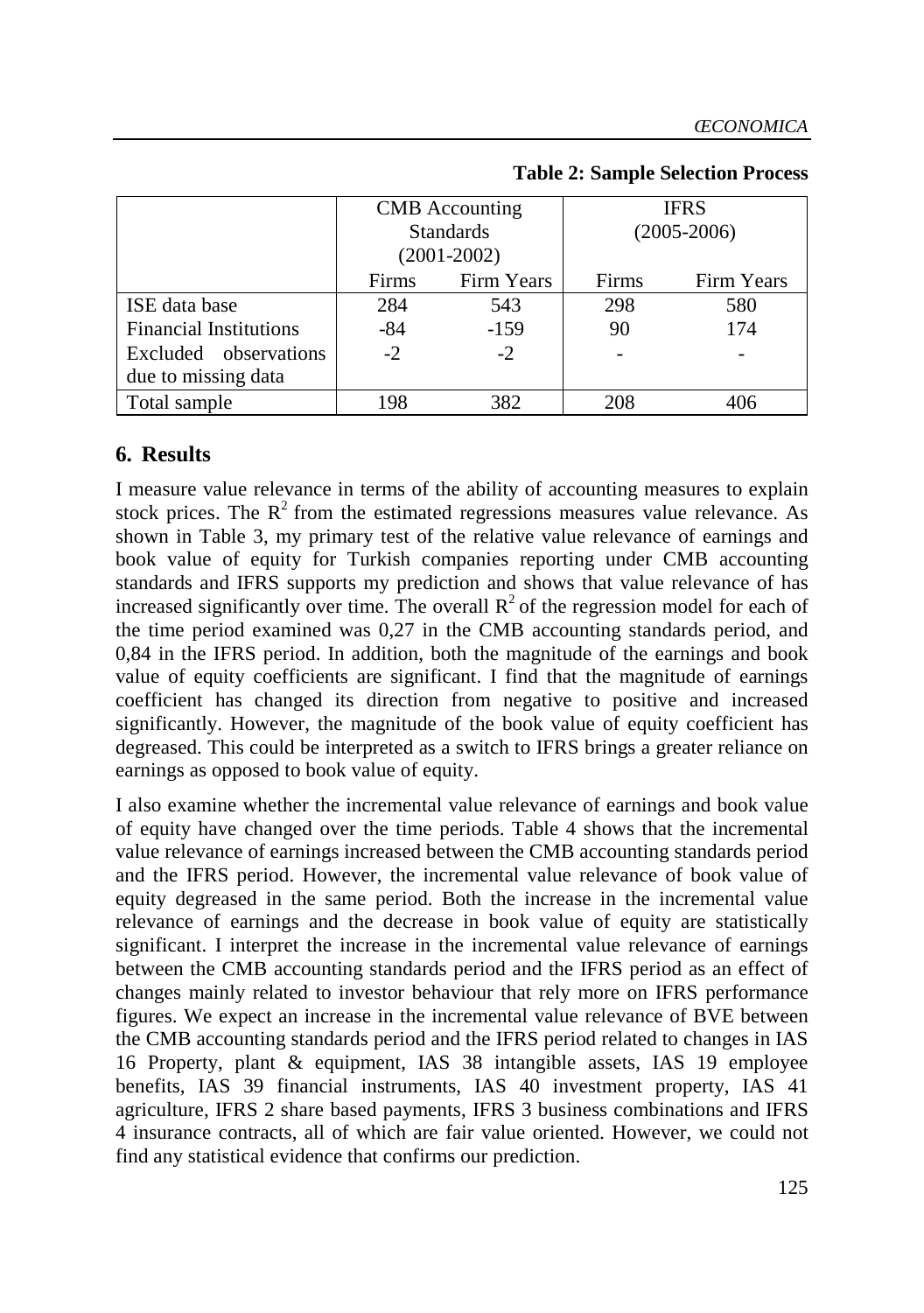| $P_{it} = \beta_o + \beta_1 E_{it} + \beta_2 BVE_{it} + \varepsilon_{it}$ |                                                                                   |                      |                   |  |
|---------------------------------------------------------------------------|-----------------------------------------------------------------------------------|----------------------|-------------------|--|
| Panel A: CMB accounting standards (2001-2002)                             |                                                                                   |                      |                   |  |
| Coefficient                                                               | Std. Dev.                                                                         | p-value              | Adj. $R^2$        |  |
|                                                                           |                                                                                   |                      |                   |  |
| 58661,22                                                                  | 25753,26                                                                          | 0,023                |                   |  |
|                                                                           |                                                                                   |                      |                   |  |
| $-3,55982$                                                                | 0,508437                                                                          | 1,16E-11             |                   |  |
|                                                                           |                                                                                   |                      |                   |  |
|                                                                           |                                                                                   |                      | 0,278             |  |
|                                                                           |                                                                                   |                      |                   |  |
|                                                                           |                                                                                   |                      |                   |  |
|                                                                           |                                                                                   |                      |                   |  |
|                                                                           |                                                                                   |                      |                   |  |
| 10,2786814                                                                | 0,317645                                                                          | $4,1E-114$           |                   |  |
| 0,253959423                                                               | 0,087825                                                                          | 0,004                | 0,840             |  |
| C: Comparison<br><b>Panel</b><br>of $\mathbb{R}^2$ :                      |                                                                                   |                      |                   |  |
|                                                                           |                                                                                   |                      |                   |  |
|                                                                           |                                                                                   |                      |                   |  |
|                                                                           |                                                                                   |                      |                   |  |
|                                                                           |                                                                                   |                      |                   |  |
|                                                                           |                                                                                   |                      |                   |  |
|                                                                           | 2,432873<br>Panel B: IFRS(2005-2006)<br>114095,0536<br>0,278<br>0,840<br>$-0,562$ | 0,206561<br>29550,73 | 1,68E-27<br>0,000 |  |

**Table 3: Regression results of Turkish accounting measures on share price** 

### **Table 4: Evaluation of the incremental value relevance for earnings and book value of equity**

| Panel A: $R^2$ comparison |                 |            |               |            |
|---------------------------|-----------------|------------|---------------|------------|
|                           | <b>BVE</b>      | Difference | Е             | Difference |
| <b>CMB</b>                | $R_{E+BVE}^2$   |            | $R^2_{E+BVE}$ |            |
| $(2001 -$                 | $R_{\rm \,E}^2$ | 0,262      | $R^2_{BVE}$   | 0,092      |
| 2002)                     | 0,278           |            | 0,278         |            |
|                           | 0,016           |            | 0,186         |            |
| <b>IFRS</b>               | $R_{E+BVE}^2$   |            | $R_{E+BVE}^2$ |            |
| $(2005 -$                 | $R_{\;E}^2$     | 0,003      | $R^2_{BVE}$   | 0,414      |
| 2006)                     | 0,840           |            | 0,840         |            |
|                           | 0,837           |            | 0,426         |            |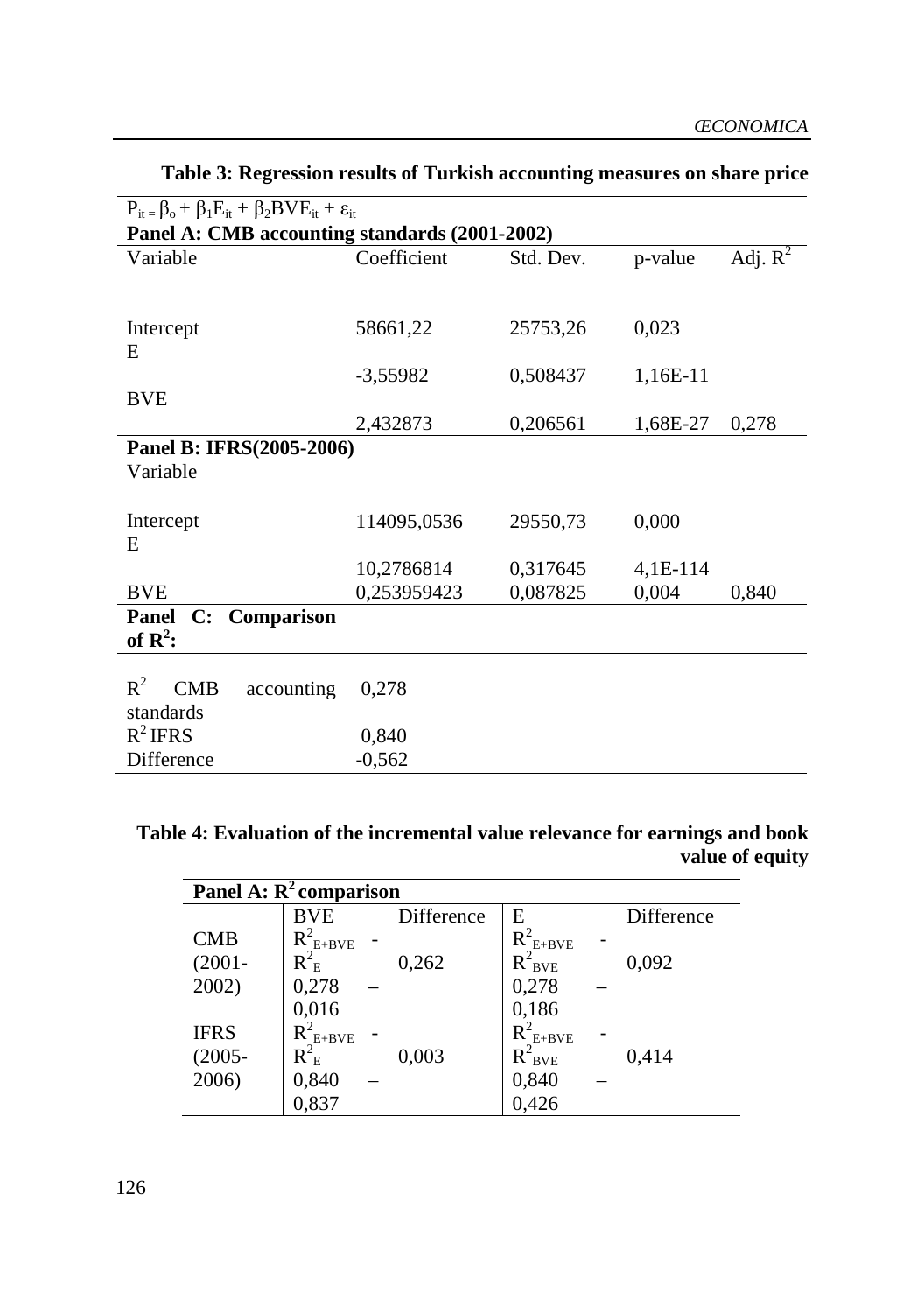| <b>Panel B:</b> Evaluation of $R^2$ comparison |       |                         |  |  |  |
|------------------------------------------------|-------|-------------------------|--|--|--|
| Incremental<br>value                           | 0.003 | Incremental value 0,414 |  |  |  |
| relevance of BVE                               |       | relevance of E          |  |  |  |
| under IFRS                                     |       | under IFRS              |  |  |  |
| value<br>Incremental                           | 0.262 | Incremental value 0,092 |  |  |  |
| relevance of BVE                               |       | relevance of E          |  |  |  |
| under<br><b>CMB</b>                            |       | under CMB               |  |  |  |
| accounting standards                           |       | accounting              |  |  |  |
|                                                |       | standards               |  |  |  |
| Net Degrease                                   |       | Net Increase            |  |  |  |

### **7. Conclusion**

Having high inflation for over 30 years, the financial statements in Turkey had been considered useless tools in decision-making. In recent years, this problem seems to be solved with the legislations about the mandatory application of inflation accounting and subsequently full IFRSs.

I investigate whether the change from CMB accounting standards to IFRS should increase the accounting quality in Turkey, defined as the relationship between accounting measures and market values. Therefore, I compare the value relevance of earnings and the book value of equity under CMB accounting Standards during 2001-2002 with those under IFRS during 2005-2006.

The test of the relative value relevance of earnings and book value of equity for Turkish companies reporting under CMB accounting standards and IFRS shows that value relevance of has increased significantly over time. This result is mainly compatible with previous literature that shows that the adoption of IFRSs improves value relevance which is accepted as a proxy of accounting quality. In particular, I find that the earnings coefficient has turned to positive and increased significantly from the CMB accounting standards period to IFRS period. I also find that the incremental value relevance of earnings and book value of equity have changed over the time periods. The incremental value relevance of earnings increased between the CMB accounting standards period and the IFRS period. However, the incremental value relevance of book value of equity degreased in the same period. I interpret the increase in the incremental value relevance of earnings between the CMB accounting standards period and the IFRS period as an effect of changes mainly related to investor behavior that rely more on IFRS performance figures. We expect an increase in the incremental value relevance of BVE between the CMB accounting standards period and the IFRS period related to changes in IAS 16 Property, plant & equipment, IAS 38 intangible assets, IAS 19 employee benefits, IAS 39 financial instruments, IAS 40 investment property, IAS 41 agriculture, IFRS 2 share based payments, IFRS 3 business combinations and IFRS 4 insurance contracts, all of